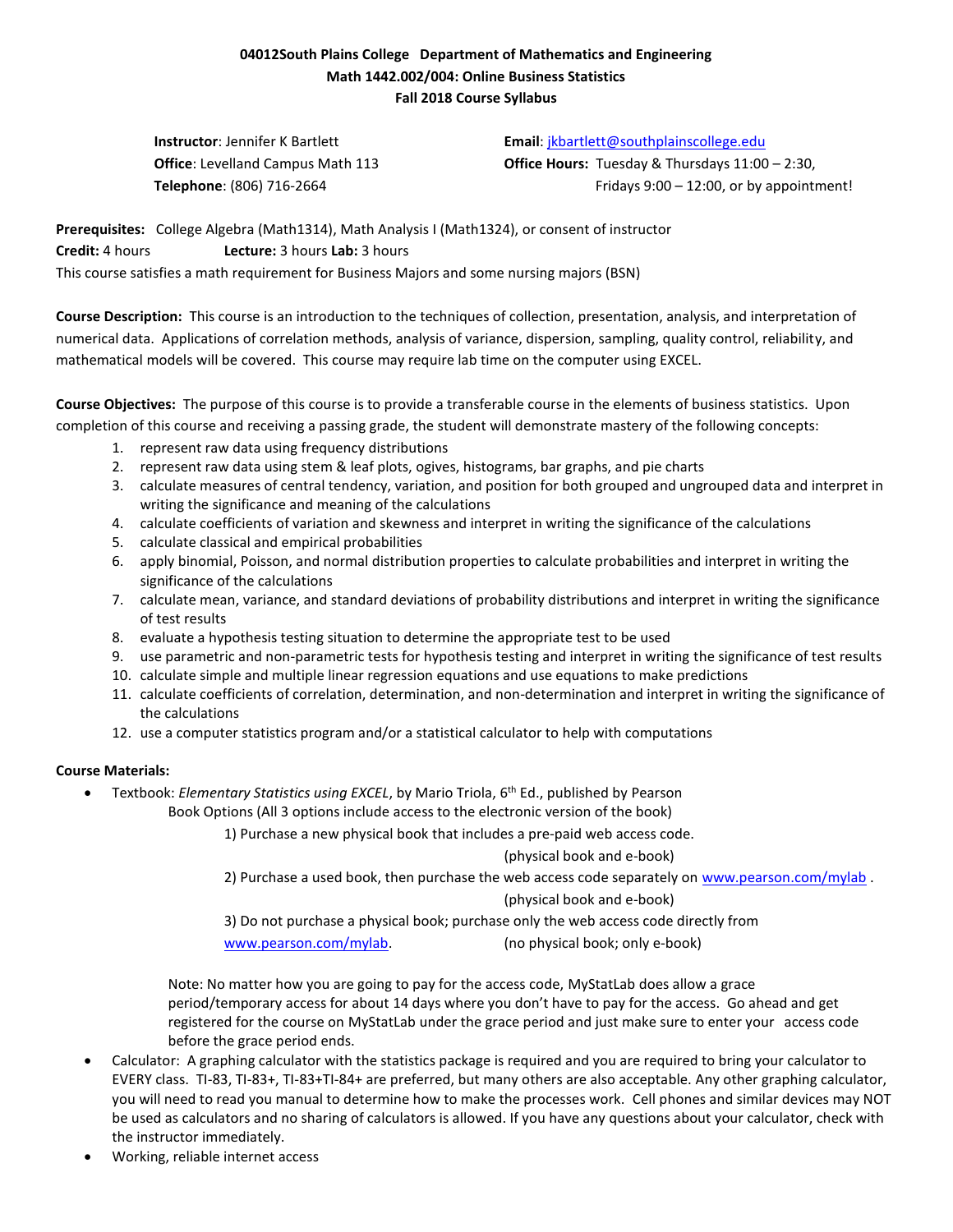**Methods of Learning Assessment:** Students will be continually assessed throughout the course via online questioning, paper work, and individual help in my office. Other methods of assessment include:

- **Websites:** There will be two websites that we will use for our course.
	- I. MyStatLab, [www.pearson.com/mylab,](http://www.pearson.com/mylab) will house all of the online homework and quizzes. Our Course ID is **bartlett04012**.You may purchase an access code directly from [www.pearson.com/mylab.](http://www.pearson.com/mylab) See MyStatLab instructions below for more info.
	- II. Blackboard is the online course management system that will be used for this course. The course syllabus as well as any other class handouts can be accessed through Blackboard. Login at [http://southplainscollege.blackboard.com](http://southplainscollege.blackboard.com/) . The user name and password should be the same as the MySPC and SPC email.

User name: first initial, last name, and last 4 digits of the Student ID

Password: Original Campus Connect Pin No. (found on SPC acceptance letter)

Blackboard will also house your official grade book with current average and all course notes and video links.

Students are responsible for checking the accuracy of their posted grades. Students that disagree with a grade, will need to discuss it with the professor within one week of the grade being posted on BlackBoard.

- **Make-up Policy:** The course calendar has an outline of all due dates for all homework, quizzes, and the midterm and final exams. These due dates are the absolute LAST time that the assignment must be completed by. Due to personal, computer, or other issues that might come up, I highly recommend you work AHEAD of the due dates. If you cannot get an assignment completed by the due date, for whatever reason, you will receive a grade of a 0, so please take that into consideration when doing your coursework. To be fair to ALL students, **I WILL NOT BE EXTENDING ANY ONLINE** ASSIGNMENTS. So in short, there are NO make-ups for assignments!
- **Communication:** I will do my best to respond within 1 business day after receiving an email Monday through Friday and will be checking emails throughout the regular business day Monday through Friday. If I do not respond within 24 hours please email again. Use your SPC email for this course, otherwise I cannot guarantee I will receive and respond to other email addresses.
- **Homework:** Homework will be assigned online through MyStatLab: [www.pearson.com/mylab.](http://www.pearson.com/mylab) Please see the MyStatLab instructions below for more information. Typically the online homework assignments are due at 11:59pm, on Fridays of every week, and allow up to 5 attempts per problem, accepting the best score of these attempts. I suggest you do these online problems as a minimum. I strongly encourage you to work more problems from the book (hard copy book or electronic version) for sufficient practice for the exams. Homework dates are subject to change so please check the online due dates often.
- **Excel Assignments:** Some assignments you will need to complete using Excel. All Excel Projects must be turned in via email, no later than 11:59pm the date that it is due. When grading these projects, neatness and presentation will count.
- **Quizzes:** Quizzes will also be assigned online through MyStatLab[: www.pearson.com/mylab.](http://www.pearson.com/mylab) Quizzes are timed, meant to take the place of Chapter tests in a regular in-person class, and are usually due on Sundays. Quizzes are also to get you comfortable with having a number of problems to work in a certain time limit, so that you are ready to take your timed proctored midterm and final exam. Quizzes are not proctored but will be TIMED. Once you start the quiz it must be completed in the time allowed. Quiz questions will come from or be closely related to the online homework.
- **Midterm & Final Exams:** There will be 2-proctored exams during the semester: a midterm and a final exam. The Midterm and Final Exam must be proctored, completed and returned to the instructor by the dates listed in the course calendar, and will be timed at 2.5 hours. A "Proctor Form" will be emailed out at the beginning of the semester so everyone can find an appropriate proctor and provide the requested information about the proctor to your instructor. All proctors MUST BE APPROVED by the instructor. Everyone must complete the "Proctor Form" and return it to me on or before Tuesday, September 11<sup>th</sup>.

Midterm Exam: must take either Thursday, October 18<sup>th</sup> from 6:00-8:30 at Reese Campus Building 2 Room 230 or Friday, October 19<sup>th</sup> from 8:00-10:30 at Levelland Campus Math Building Room 112 Final Exam: must take either Thursday, December 6<sup>th</sup> from 6:00-8:30 at Reese Campus Building 2 Room 230 or Friday, December 7th from 8:00-10:30 at Levelland Campus Math Building Room 112

You will need to arrange your school/life/work schedules to accommodate taking the midterm and final exams at the specified times. If you do not, you will receive a grade of a 0 for that exam.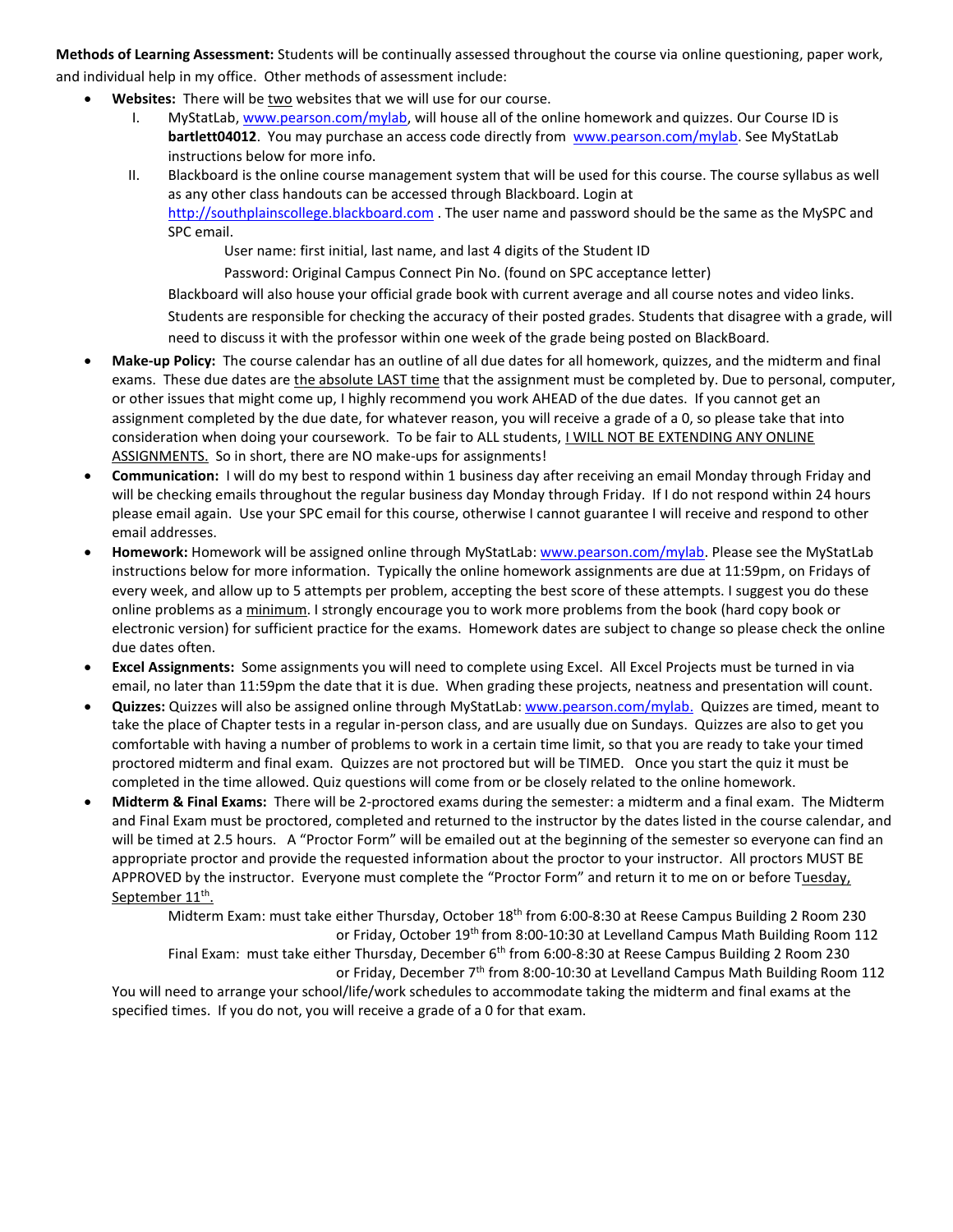| <b>Grading Policy:</b>                       |     | <b>Grading Scale:</b> |   |
|----------------------------------------------|-----|-----------------------|---|
| Homework Average                             | 15% | 90-100%               | А |
| <b>Excel Assignments</b>                     | 10% | 80-89%                | В |
| <b>Quiz Average</b>                          | 15% | 70-79%                |   |
| Midterm Exam                                 | 30% | 60-69%                |   |
| Final Exam                                   | 30% | Below 60%             | F |
| (no extra credit is provided in this course) |     |                       |   |

Grades will be posted in Blackboard.

This grading scale is provided that you can pass the midterm/final exams in our course

**Other Student Resources:** You are expected to keep up with the schedule set forth by the due dates of the homework assignments and the exams. Reading the book is paramount along with practicing the homework assignments and work extra problems. Homework problems are available for practice through the assigned material, through the website's study plan, and at the end of each section in the book. A personal tutor can be a great aid, but just be sure that the tutoring is NOT DOING THE WORK FOR YOU. The student needs to be able to work the problems and understand the "why" behind what the tutor does, so that they can perform on the exams. If you need help, please ASK! I will not do your work for you but I am here to help. Here are some other good resources online:

- Your instructor is your first and BEST resource for any help!!!!
- Free online math videos a[t www.khanacademy.org,](http://www.khanacademy.org/) [www.patrickjmt.com,](http://www.patrickjmt.com/) [www.mathtv.com](http://www.mathtv.com/)
- Free tutoring is available in M116 on the Levelland campus. The schedule and hours of operation will be posted by the door of M116 and I will also post them on Blackboard when I get them.

**Religious Holy Days**: In accordance with Section 51.911, Texas Education Code, South Plains College will allow a student who is absent from class for the observance of a religious holy day to take an examination or complete an assignment scheduled for that day within seven (7) calendar days after the absence. Students are required to file a written notification of absence with each instructor within the first fifteen (15) days of the semester in which the absence will occur. Forms for this purpose are available in the Student Services Office along with instructions and procedures. "Religious holy days" means a holy day observed by a religion whose place of worship is exempt from property taxation under Section 11.20, Tax Code. (copied from current South Plains College catalog)

**Equal Opportunity:** South Plains College strives to accommodate the individual needs of all students in order to enhance their opportunities for success in the context of a comprehensive community college setting. It is the policy of South Plains College to offer all educational and employment opportunities without regard to race, color, national origin, religion, gender, disability, or age.

**Disability Statement:** Students with disabilities, including but not limited to physical, psychiatric, or learning disabilities, who wish to request accommodations in this class should notify the Disability Services Office early in the semester so that the appropriate arrangements may be made. In accordance with federal law, a student requesting accommodations must provide acceptable documentation of his/her disability to the Disability Services Office. For more information, call or visit the Disability Services Office at Levelland Student Health & Wellness Center 806-716-2577, Reese Center (also covers ATC) Building 8: 806-716-4675, Plainview Center Main Office: 806-716-4302 or 806-296-9611, or the Health and Wellness main number at 806-716-2529.

**Campus Concealed Carry - Texas Senate Bill - 11** (Government Code 411.2031, et al.) authorizes the carrying of a concealed handgun in South Plains College buildings only by persons who have been issued and are in possession of a Texas License to Carry a Handgun. Qualified law enforcement officers or those who are otherwise authorized to carry a concealed handgun in the State of Texas are also permitted to do so. Pursuant to Penal Code (PC) 46.035 and South Plains College policy, license holders may not carry a concealed handgun in restricted locations. For a list of locations, please refer to the SPC policy at:

[\(http://www.southplainscollege.edu/human\\_resources/policy\\_procedure/hhc.php\)](http://www.southplainscollege.edu/human_resources/policy_procedure/hhc.php).

Pursuant to PC 46.035, the open carrying of handguns is prohibited on all South Plains College campuses. Report violations to the College Police Department at 806-716-2396 or 9-1-1.